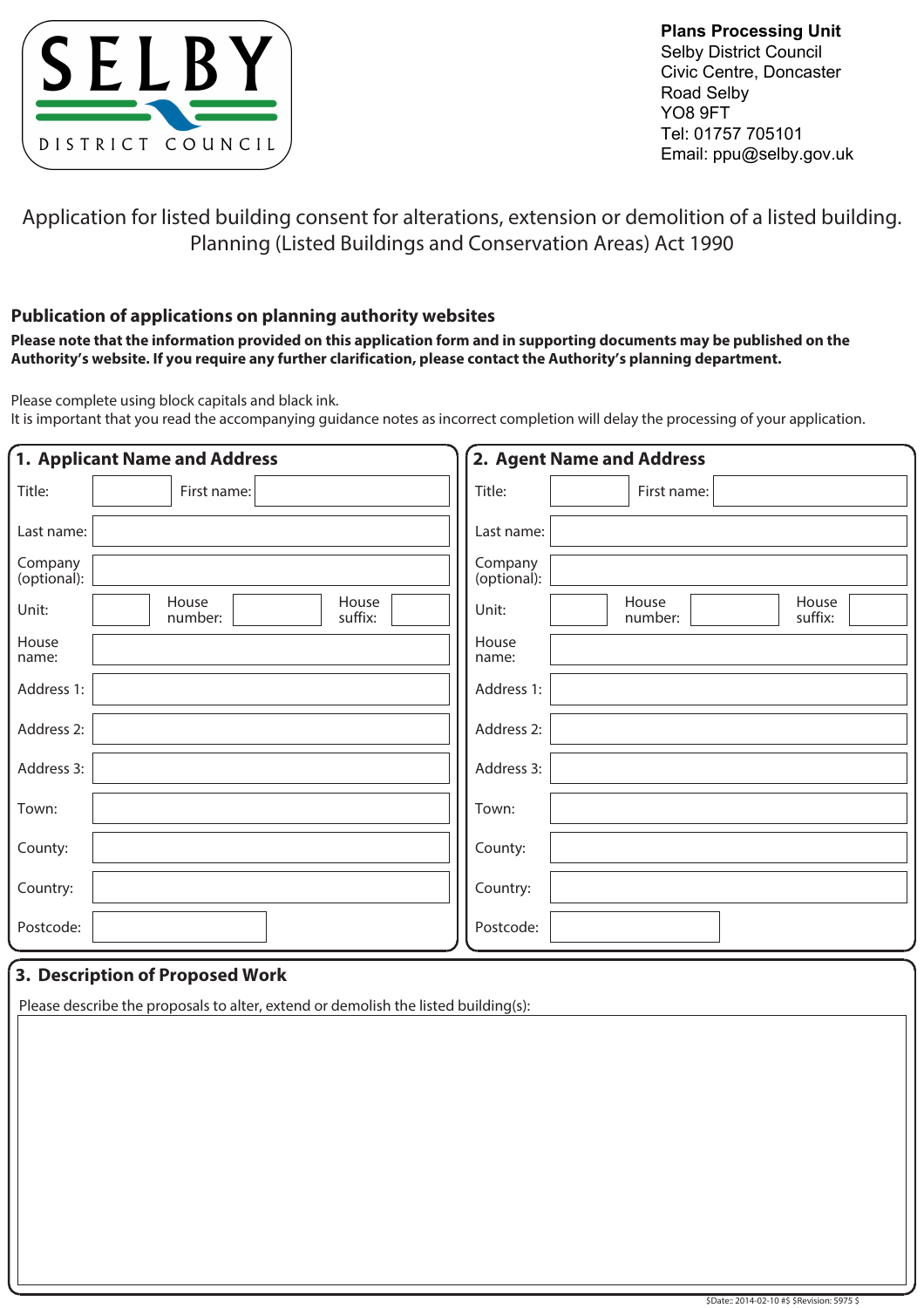| 3. Description of Proposed Work (continued)                                                                                                                                                                                                                               | <b>4. Site Address Details</b>                                                                                                                                                                                                                                                                                                                                                                                                                                                                                                                                                    |
|---------------------------------------------------------------------------------------------------------------------------------------------------------------------------------------------------------------------------------------------------------------------------|-----------------------------------------------------------------------------------------------------------------------------------------------------------------------------------------------------------------------------------------------------------------------------------------------------------------------------------------------------------------------------------------------------------------------------------------------------------------------------------------------------------------------------------------------------------------------------------|
|                                                                                                                                                                                                                                                                           | Please provide the full postal address of the application site.                                                                                                                                                                                                                                                                                                                                                                                                                                                                                                                   |
| Has the work already<br>No<br>Yes<br>started without consent?                                                                                                                                                                                                             | House<br>House<br>Unit:<br>suffix:<br>number:                                                                                                                                                                                                                                                                                                                                                                                                                                                                                                                                     |
| If Yes, please state when the<br>work was started (DD/MM/YYYY):                                                                                                                                                                                                           | House<br>name:                                                                                                                                                                                                                                                                                                                                                                                                                                                                                                                                                                    |
|                                                                                                                                                                                                                                                                           | Address 1:                                                                                                                                                                                                                                                                                                                                                                                                                                                                                                                                                                        |
|                                                                                                                                                                                                                                                                           | Address 2:<br>Address 3:                                                                                                                                                                                                                                                                                                                                                                                                                                                                                                                                                          |
| (date must be pre-application submission)                                                                                                                                                                                                                                 | Town:                                                                                                                                                                                                                                                                                                                                                                                                                                                                                                                                                                             |
| Has the work been                                                                                                                                                                                                                                                         | County:                                                                                                                                                                                                                                                                                                                                                                                                                                                                                                                                                                           |
| No<br>Yes<br>completed without consent?                                                                                                                                                                                                                                   | Postcode<br>(optional):                                                                                                                                                                                                                                                                                                                                                                                                                                                                                                                                                           |
| If Yes, please state the date when the                                                                                                                                                                                                                                    | Description of location or a grid reference.<br>(must be completed if postcode is not known):                                                                                                                                                                                                                                                                                                                                                                                                                                                                                     |
| work was completed (DD/MM/YYYY):                                                                                                                                                                                                                                          | Northing:<br>Easting:                                                                                                                                                                                                                                                                                                                                                                                                                                                                                                                                                             |
|                                                                                                                                                                                                                                                                           | Description:                                                                                                                                                                                                                                                                                                                                                                                                                                                                                                                                                                      |
|                                                                                                                                                                                                                                                                           |                                                                                                                                                                                                                                                                                                                                                                                                                                                                                                                                                                                   |
| (date must be pre-application submission)                                                                                                                                                                                                                                 |                                                                                                                                                                                                                                                                                                                                                                                                                                                                                                                                                                                   |
|                                                                                                                                                                                                                                                                           |                                                                                                                                                                                                                                                                                                                                                                                                                                                                                                                                                                                   |
| <b>5. Related Proposals</b><br>Are there any current applications, previous<br>No<br>Yes<br>proposals or demolitions for the site?<br>If Yes please describe and include the planning application<br>reference number(s), if known:<br>Reference<br>Description<br>number | <b>6. Pre-application Advice</b><br>Has assistance or prior advice been sought from the local<br>authority about this application?<br><b>No</b><br>Yes<br>If Yes, please complete the following information about the advice<br>you were given. (This will help the authority to deal with this<br>application more efficiently).<br>Please tick if the full contact details are not<br>known, and then complete as much as possible:<br>Officer name:<br>Reference:<br>Date (DD/MM/YYYY):<br>(must be pre-application submission)<br>Details of pre-application advice received? |
|                                                                                                                                                                                                                                                                           |                                                                                                                                                                                                                                                                                                                                                                                                                                                                                                                                                                                   |
| 7. Neighbour and Community Consultation<br>Have you consulted your neighbours or<br>No<br>Yes<br>the local community about the proposal?<br>If Yes, please provide details:                                                                                               | 8. Authority Employee / Member<br>Do any of these<br>With respect to the Authority, I am:<br>statements apply to you?<br>(a) a member of staff<br>(b) an elected member<br>Yes<br>No<br>(c) related to a member of staff<br>(d) related to an elected member<br>If Yes, please provide details of the name, relationship and role                                                                                                                                                                                                                                                 |
|                                                                                                                                                                                                                                                                           |                                                                                                                                                                                                                                                                                                                                                                                                                                                                                                                                                                                   |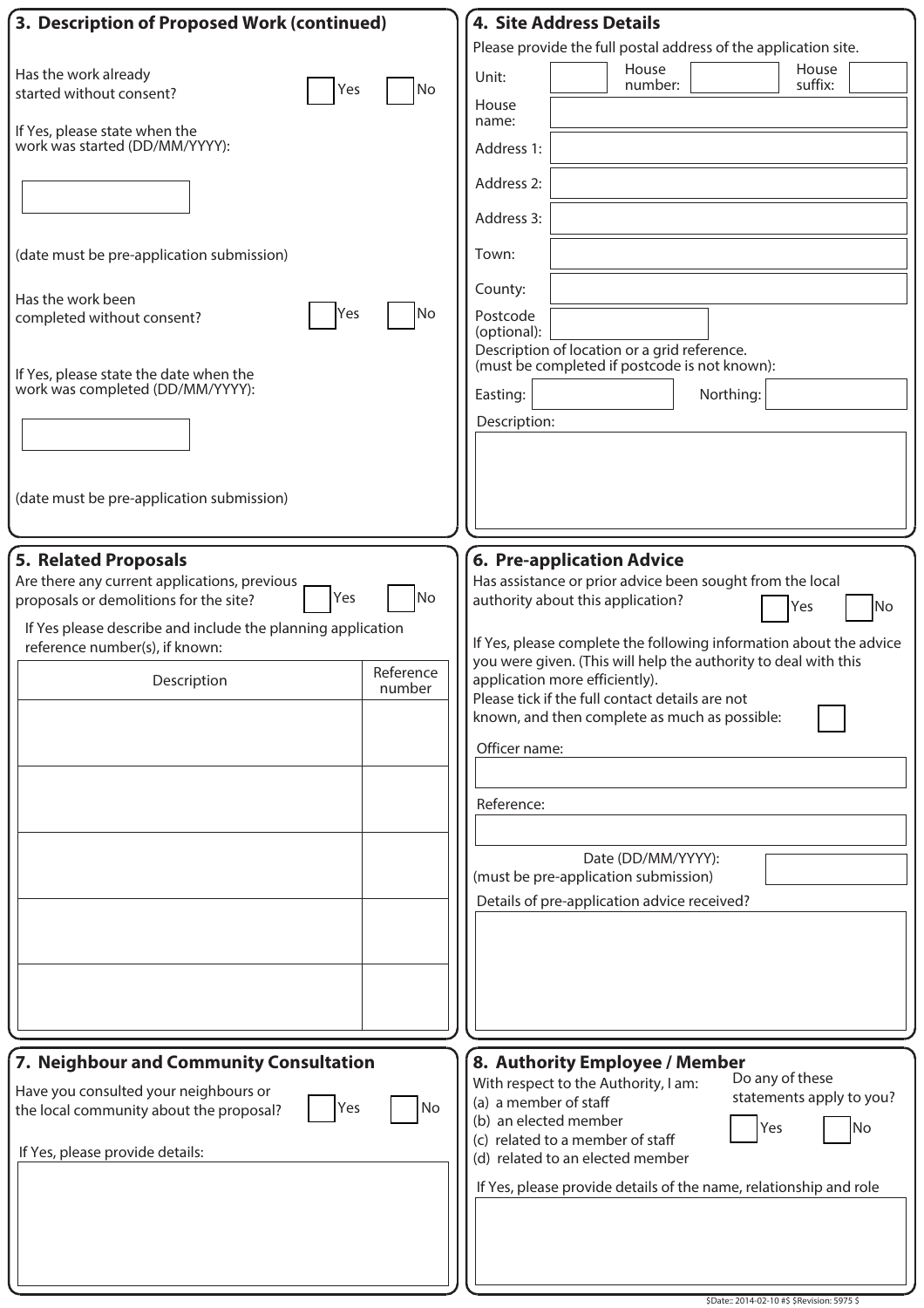## **9. Materials**

Please provide a description of existing and proposed materials and finishes to be used in the building (demolition excluded):

|                                             | Existing<br>(where applicable)                                                                                                  | Proposed  | <br>  applicable<br> | Don't<br>Know |
|---------------------------------------------|---------------------------------------------------------------------------------------------------------------------------------|-----------|----------------------|---------------|
| <b>External walls</b>                       |                                                                                                                                 |           |                      |               |
| Roof covering                               |                                                                                                                                 |           |                      |               |
| Chimney                                     |                                                                                                                                 |           |                      |               |
| Windows                                     |                                                                                                                                 |           |                      |               |
| External doors                              |                                                                                                                                 |           |                      |               |
| Ceilings                                    |                                                                                                                                 |           |                      |               |
| Internal walls                              |                                                                                                                                 |           |                      |               |
| Floors                                      |                                                                                                                                 |           |                      |               |
| Internal doors                              |                                                                                                                                 |           |                      |               |
| Rainwater goods                             |                                                                                                                                 |           |                      |               |
| Boundary treatments<br>(e.g. fences, walls) |                                                                                                                                 |           |                      |               |
| Vehicle access and<br>hard standing         |                                                                                                                                 |           |                      |               |
| Lighting                                    |                                                                                                                                 |           |                      |               |
| Others<br>(add description)                 |                                                                                                                                 |           |                      |               |
|                                             | Are you supplying additional information on submitted drawings or plans?<br>If Yes, please state plan(s)/drawing(s) references: | Yes<br>No |                      |               |
|                                             |                                                                                                                                 |           |                      |               |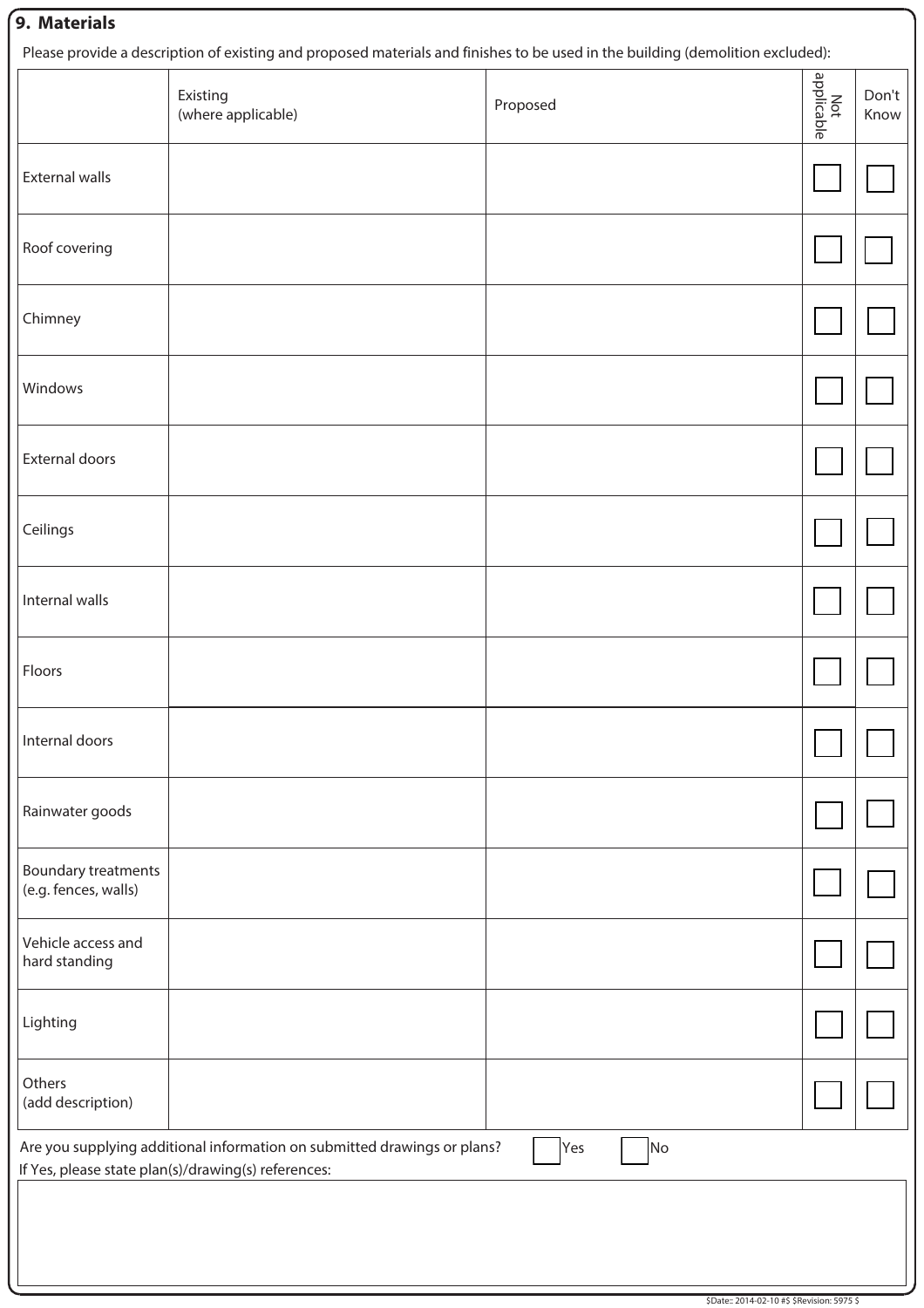| <b>10. Demolition</b>                                                                                                                                                                                                            | <b>11. Listed Building Alterations</b>                                                                                                                                                                                                                        |
|----------------------------------------------------------------------------------------------------------------------------------------------------------------------------------------------------------------------------------|---------------------------------------------------------------------------------------------------------------------------------------------------------------------------------------------------------------------------------------------------------------|
| Does the proposal include the partial or<br>No<br>Yes<br>total demolition of a listed building?                                                                                                                                  | Do the proposed works include alterations<br>to a listed building?<br>Yes<br>No                                                                                                                                                                               |
| If Yes, which of the following does the proposal involve?                                                                                                                                                                        | If Yes, do the proposed works include:                                                                                                                                                                                                                        |
| No<br>a) Total demolition of the listed building:<br>Yes                                                                                                                                                                         | (you must answer each of the questions)                                                                                                                                                                                                                       |
| b) Demolition of a building within<br>Yes<br>No<br>the curtilage of the listed building:                                                                                                                                         | a) Works to the interior of the building?<br>No<br>Yes                                                                                                                                                                                                        |
| c) Demolition of a part of the listed building:<br>Yes<br>No                                                                                                                                                                     | b) Works to the exterior of the building?<br>Yes<br>No                                                                                                                                                                                                        |
| If the answer to c) is Yes:                                                                                                                                                                                                      | c) Works to any structure or object fixed<br>to the property (or buildings within                                                                                                                                                                             |
| i) What is the total volume of the<br>listed building?(cubic metres)                                                                                                                                                             | its curtilage) internally or externally?<br>Yes<br><b>No</b>                                                                                                                                                                                                  |
| ii) What is the volume of the part<br>to be demolished?(cubic metres)                                                                                                                                                            | d) Stripping out of any internal wall, ceiling<br>No<br>or floor finishes (e.g. plaster, floorboards)?<br>Yes                                                                                                                                                 |
| iii) What was the (approximate) date of the<br>erection of the part to be removed? (MM/YYYY)<br>(date must be pre-application submission)                                                                                        | If the answer to any of these questions is Yes, please provide<br>plans, drawings, photographs sufficient to identify the location,<br>extent and character of the items to be removed, and the<br>proposal for their replacement, including any new means of |
| Please provide a brief description of the building or part of the<br>building you are proposing to demolish:<br>Why is it necessary to demolish or extend (as applicable) all or part<br>of the building(s) and or structure(s)? | structural support and state references for the plan(s)/drawing(s):                                                                                                                                                                                           |
|                                                                                                                                                                                                                                  |                                                                                                                                                                                                                                                               |
| 12. Listed Building Grading                                                                                                                                                                                                      | 13. Immunity From Listing                                                                                                                                                                                                                                     |
| Please state the grading (if known) of the building in the list of<br>Buildings of Special Architectural or Historic interest? (Note: only<br>one box must be ticked)                                                            | Has a Certificate of Immunity from Listing been sought in respect of<br>this building?<br>Don't know<br>Yes<br>No                                                                                                                                             |
| <b>Ecclesiastical Grade I</b><br>Grade I                                                                                                                                                                                         | If Yes, please provide the result of the application:                                                                                                                                                                                                         |
| Ecclesiastical Grade II*<br>Grade II*                                                                                                                                                                                            |                                                                                                                                                                                                                                                               |
| <b>Ecclesiastical Grade II</b><br>Grade II                                                                                                                                                                                       |                                                                                                                                                                                                                                                               |
| Don't know                                                                                                                                                                                                                       |                                                                                                                                                                                                                                                               |
|                                                                                                                                                                                                                                  |                                                                                                                                                                                                                                                               |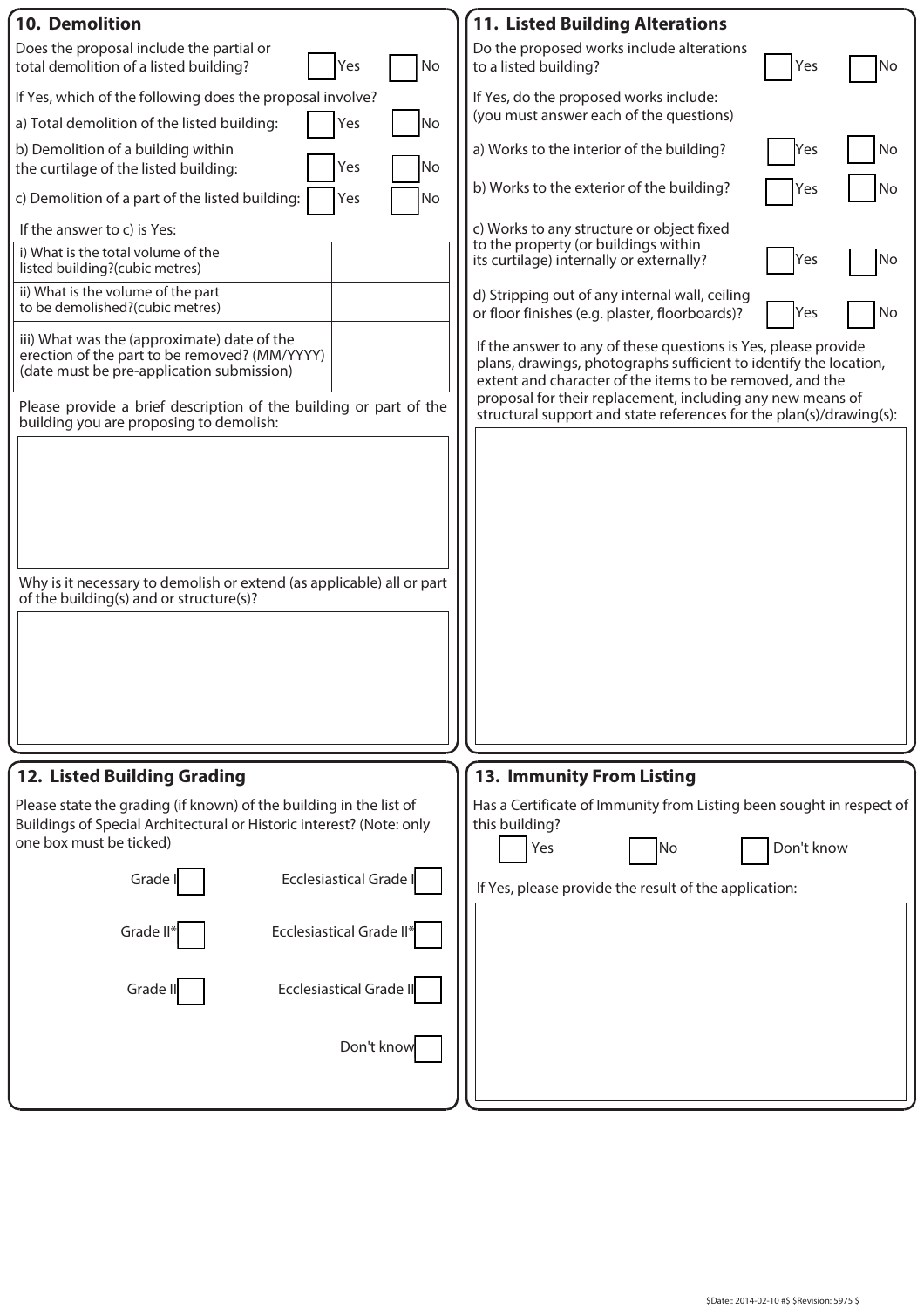| <b>14. Ownership Certificates</b>                                                                                                                                                                                                                                                                                                                                                               |                |                                                 |                                                                                                                                                                                                                           |                    |
|-------------------------------------------------------------------------------------------------------------------------------------------------------------------------------------------------------------------------------------------------------------------------------------------------------------------------------------------------------------------------------------------------|----------------|-------------------------------------------------|---------------------------------------------------------------------------------------------------------------------------------------------------------------------------------------------------------------------------|--------------------|
|                                                                                                                                                                                                                                                                                                                                                                                                 |                |                                                 | One Certificate A, B, C, or D, must be completed with this application form                                                                                                                                               |                    |
| I certify/ The applicant certifies that on the day 21 days before the date of this application nobody except myself/ the applicant was the<br>owner <sup>*</sup> of any part of the land or building to which the application relates.                                                                                                                                                          |                | <b>CERTIFICATE OF OWNERSHIP - CERTIFICATE A</b> | Regulation 6 of the Planning (Listed Buildings and Conservation Areas) Regulations 1990                                                                                                                                   |                    |
| * "owner" is a person with a freehold interest or leasehold interest with at least 7 years left to run.                                                                                                                                                                                                                                                                                         |                |                                                 |                                                                                                                                                                                                                           |                    |
| Signed - Applicant:                                                                                                                                                                                                                                                                                                                                                                             |                | Or signed - Agent:                              |                                                                                                                                                                                                                           | Date DD/MM/YYYY):  |
|                                                                                                                                                                                                                                                                                                                                                                                                 |                |                                                 |                                                                                                                                                                                                                           |                    |
|                                                                                                                                                                                                                                                                                                                                                                                                 |                |                                                 |                                                                                                                                                                                                                           |                    |
| I certify/ The applicant certifies that I have/the applicant has given the requisite notice to everyone else (as listed below) who, on the day<br>21 days before the date of this application, was the owner* of any part of the land or building to which this application relates.<br>* "owner" is a person with a freehold interest or leasehold interest with at least 7 years left to run. |                | <b>CERTIFICATE OF OWNERSHIP - CERTIFICATE B</b> | Regulation 6 of the Planning (Listed Buildings and Conservation Areas) Regulations 1990                                                                                                                                   |                    |
| Name of Owner                                                                                                                                                                                                                                                                                                                                                                                   |                | Address                                         |                                                                                                                                                                                                                           | Date Notice Served |
|                                                                                                                                                                                                                                                                                                                                                                                                 |                |                                                 |                                                                                                                                                                                                                           |                    |
|                                                                                                                                                                                                                                                                                                                                                                                                 |                |                                                 |                                                                                                                                                                                                                           |                    |
|                                                                                                                                                                                                                                                                                                                                                                                                 |                |                                                 |                                                                                                                                                                                                                           |                    |
|                                                                                                                                                                                                                                                                                                                                                                                                 |                |                                                 |                                                                                                                                                                                                                           |                    |
|                                                                                                                                                                                                                                                                                                                                                                                                 |                |                                                 |                                                                                                                                                                                                                           |                    |
|                                                                                                                                                                                                                                                                                                                                                                                                 |                |                                                 |                                                                                                                                                                                                                           |                    |
|                                                                                                                                                                                                                                                                                                                                                                                                 |                |                                                 |                                                                                                                                                                                                                           |                    |
|                                                                                                                                                                                                                                                                                                                                                                                                 |                |                                                 |                                                                                                                                                                                                                           |                    |
|                                                                                                                                                                                                                                                                                                                                                                                                 |                |                                                 |                                                                                                                                                                                                                           |                    |
| Signed - Applicant:                                                                                                                                                                                                                                                                                                                                                                             |                | Or signed - Agent:                              |                                                                                                                                                                                                                           | Date DD/MM/YYYY):  |
|                                                                                                                                                                                                                                                                                                                                                                                                 |                |                                                 |                                                                                                                                                                                                                           |                    |
| I certify/ The applicant certifies that:<br>Neither Certificate A or B can be issued for this application<br>part of it, but I have/ the applicant has been unable to do so.<br>* "owner" is a person with a freehold interest or leasehold interest with at least 7 years left to run.<br>The steps taken were:                                                                                |                | <b>CERTIFICATE OF OWNERSHIP - CERTIFICATE C</b> | Regulation 6 of the Planning (Listed Buildings and Conservation Areas) Regulations 1990<br>All reasonable steps have been taken to find out the names and addresses of the other owners* of the land or building, or of a |                    |
|                                                                                                                                                                                                                                                                                                                                                                                                 |                |                                                 |                                                                                                                                                                                                                           |                    |
| Name of Owner                                                                                                                                                                                                                                                                                                                                                                                   | <b>Address</b> |                                                 |                                                                                                                                                                                                                           | Date Notice Served |
|                                                                                                                                                                                                                                                                                                                                                                                                 |                |                                                 |                                                                                                                                                                                                                           |                    |
|                                                                                                                                                                                                                                                                                                                                                                                                 |                |                                                 |                                                                                                                                                                                                                           |                    |
|                                                                                                                                                                                                                                                                                                                                                                                                 |                |                                                 |                                                                                                                                                                                                                           |                    |
|                                                                                                                                                                                                                                                                                                                                                                                                 |                |                                                 |                                                                                                                                                                                                                           |                    |
|                                                                                                                                                                                                                                                                                                                                                                                                 |                |                                                 |                                                                                                                                                                                                                           |                    |
|                                                                                                                                                                                                                                                                                                                                                                                                 |                |                                                 |                                                                                                                                                                                                                           |                    |
|                                                                                                                                                                                                                                                                                                                                                                                                 |                |                                                 |                                                                                                                                                                                                                           |                    |
|                                                                                                                                                                                                                                                                                                                                                                                                 |                |                                                 |                                                                                                                                                                                                                           |                    |
| Notice of the application has been published in the following newspaper<br>(circulating in the area where the land is situated):                                                                                                                                                                                                                                                                |                |                                                 | On the following date (which must not be earlier<br>than 21 days before the date of the application):                                                                                                                     |                    |
|                                                                                                                                                                                                                                                                                                                                                                                                 |                |                                                 |                                                                                                                                                                                                                           |                    |
|                                                                                                                                                                                                                                                                                                                                                                                                 |                |                                                 |                                                                                                                                                                                                                           | Date DD/MM/YYYY):  |
| Signed - Applicant:                                                                                                                                                                                                                                                                                                                                                                             |                | Or signed - Agent:                              |                                                                                                                                                                                                                           |                    |
|                                                                                                                                                                                                                                                                                                                                                                                                 |                |                                                 |                                                                                                                                                                                                                           |                    |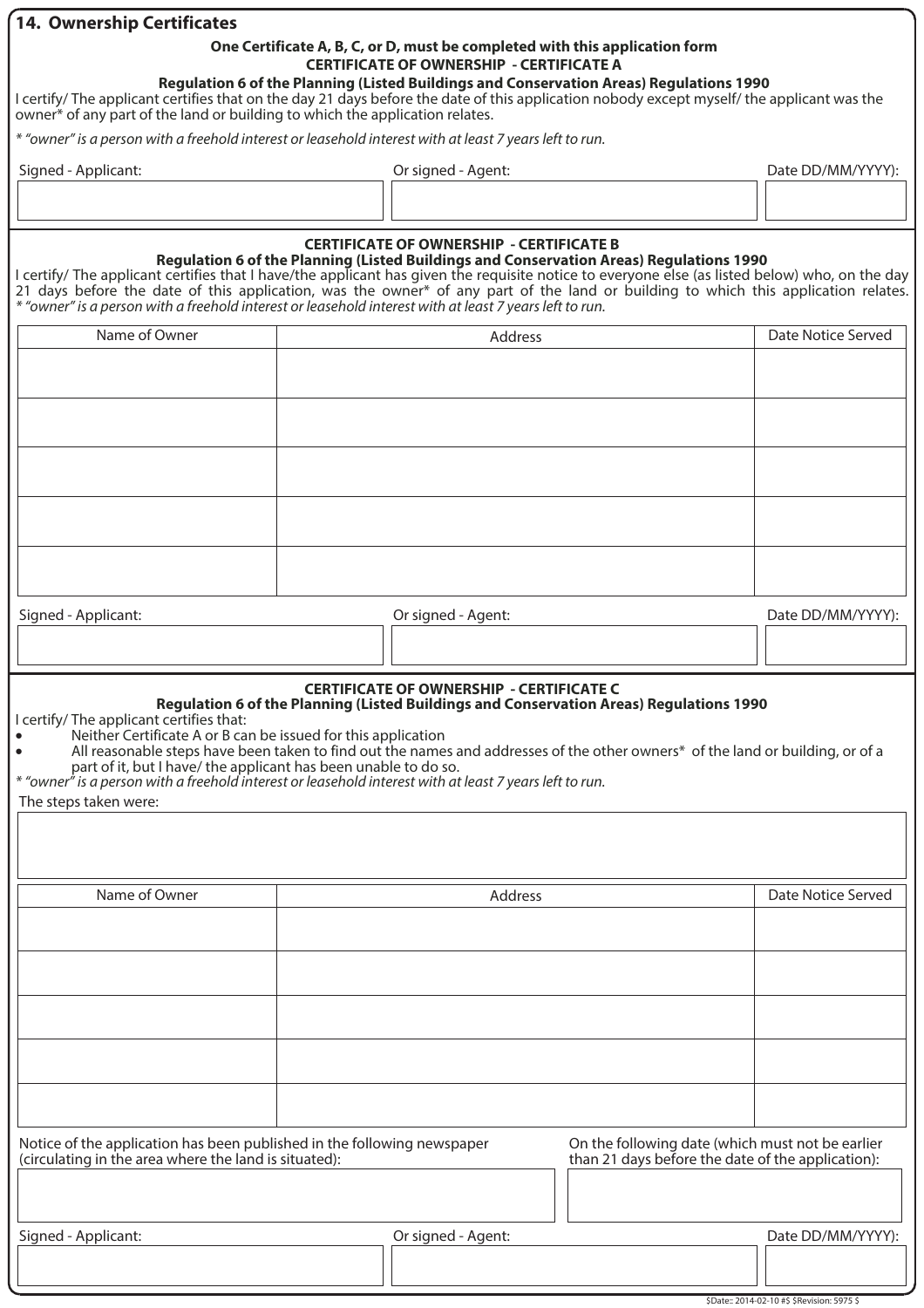| Certificate A cannot be issued for this application                                                                                                                                                                                                                                                                                                                                                                                                                                                                                                                                                                                                                                                                                                                                                                                                                                                                                                                                                                                                                                                                                                                                                                                                                                                                                                                                                                                                                                                                                                                                                                                                                                                                                                                                                                                                                                                                                                                                                                                                            |                                                 |                                                                         |                                                                                                                                                                                                                                                                                                                                                                                                                                                                                                                                                                                                                      |  |
|----------------------------------------------------------------------------------------------------------------------------------------------------------------------------------------------------------------------------------------------------------------------------------------------------------------------------------------------------------------------------------------------------------------------------------------------------------------------------------------------------------------------------------------------------------------------------------------------------------------------------------------------------------------------------------------------------------------------------------------------------------------------------------------------------------------------------------------------------------------------------------------------------------------------------------------------------------------------------------------------------------------------------------------------------------------------------------------------------------------------------------------------------------------------------------------------------------------------------------------------------------------------------------------------------------------------------------------------------------------------------------------------------------------------------------------------------------------------------------------------------------------------------------------------------------------------------------------------------------------------------------------------------------------------------------------------------------------------------------------------------------------------------------------------------------------------------------------------------------------------------------------------------------------------------------------------------------------------------------------------------------------------------------------------------------------|-------------------------------------------------|-------------------------------------------------------------------------|----------------------------------------------------------------------------------------------------------------------------------------------------------------------------------------------------------------------------------------------------------------------------------------------------------------------------------------------------------------------------------------------------------------------------------------------------------------------------------------------------------------------------------------------------------------------------------------------------------------------|--|
| Notice of the application has been published in the following newspaper<br>On the following date (which must not be earlier<br>(circulating in the area where the land is situated):<br>than 21 days before the date of the application):                                                                                                                                                                                                                                                                                                                                                                                                                                                                                                                                                                                                                                                                                                                                                                                                                                                                                                                                                                                                                                                                                                                                                                                                                                                                                                                                                                                                                                                                                                                                                                                                                                                                                                                                                                                                                      |                                                 |                                                                         |                                                                                                                                                                                                                                                                                                                                                                                                                                                                                                                                                                                                                      |  |
|                                                                                                                                                                                                                                                                                                                                                                                                                                                                                                                                                                                                                                                                                                                                                                                                                                                                                                                                                                                                                                                                                                                                                                                                                                                                                                                                                                                                                                                                                                                                                                                                                                                                                                                                                                                                                                                                                                                                                                                                                                                                |                                                 |                                                                         | Date DD/MM/YYYY):                                                                                                                                                                                                                                                                                                                                                                                                                                                                                                                                                                                                    |  |
|                                                                                                                                                                                                                                                                                                                                                                                                                                                                                                                                                                                                                                                                                                                                                                                                                                                                                                                                                                                                                                                                                                                                                                                                                                                                                                                                                                                                                                                                                                                                                                                                                                                                                                                                                                                                                                                                                                                                                                                                                                                                |                                                 |                                                                         |                                                                                                                                                                                                                                                                                                                                                                                                                                                                                                                                                                                                                      |  |
| <b>15. Planning Application Requirements - Checklist</b><br>Please read the following checklist to make sure you have sent all the information in support of your proposal. Failure to submit all<br>information required will result in your application being deemed invalid. It will not be considered valid until all information required by<br>the Local Planning Authority (LPA) has been submitted.<br>The original and 3 copies* of other plans and drawings or<br>information necessary to describe the subject of the application:<br>The original and 3 copies* of a completed and dated<br>application form:<br>The original and 3 copies* of the completed dated<br>Ownership Certificate (A, B, C, or D - as applicable):<br>The original and 3 copies* of a plan which identifies the<br>land to which the application relates and drawn to an<br>The original and 3 copies* of a design and access statement,<br>identified scale and showing the direction of North:<br>if required (see help text and guidance notes for details):<br>*National legislation specifies that the applicant must provide the original plus three copies of the form and supporting documents (a<br>total of four copies), unless the application is submitted electronically or, the LPA indicate that a smaller number of copies is required.<br>LPAs may also accept supporting documents in electronic format by post (for example, on a CD, DVD or USB memory stick).<br>You can check your LPA's website for information or contact their planning department to discuss these options.<br><b>16. Declaration</b><br>I/we hereby apply for planning permission/consent as described in this form and the accompanying plans/drawings and additional<br>information. I/we confirm that, to the best of my/our knowledge, any facts stated are true and accurate and any opinions given are the<br>genuine opinions of the person(s) giving them.<br>Signed - Applicant:<br>Or signed - Agent:<br>Date (DD/MM/YYYY):<br>(date cannot be<br>pre-application) |                                                 |                                                                         |                                                                                                                                                                                                                                                                                                                                                                                                                                                                                                                                                                                                                      |  |
| Extension<br>number:                                                                                                                                                                                                                                                                                                                                                                                                                                                                                                                                                                                                                                                                                                                                                                                                                                                                                                                                                                                                                                                                                                                                                                                                                                                                                                                                                                                                                                                                                                                                                                                                                                                                                                                                                                                                                                                                                                                                                                                                                                           | Country code:<br>Country code:<br>Country code: | National number:<br>Mobile number (optional):<br>Fax number (optional): | Extension<br>number:                                                                                                                                                                                                                                                                                                                                                                                                                                                                                                                                                                                                 |  |
|                                                                                                                                                                                                                                                                                                                                                                                                                                                                                                                                                                                                                                                                                                                                                                                                                                                                                                                                                                                                                                                                                                                                                                                                                                                                                                                                                                                                                                                                                                                                                                                                                                                                                                                                                                                                                                                                                                                                                                                                                                                                |                                                 | Or signed - Agent:                                                      | <b>CERTIFICATE OF OWNERSHIP - CERTIFICATE D</b><br>Regulation 6 of the Planning (Listed Buildings and Conservation Areas) Regulations 1990<br>All reasonable steps have been taken to find out the names and addresses of everyone else who, on the day 21 days before the<br>date of this application, was the owner* of any part of the land to which this application relates, but I have/the applicant has been<br>* "owner" is a person with a freehold interest or leasehold interest with at least 7 years left to run.<br><b>18. Agent Contact Details</b><br>Telephone numbers<br>Email address (optional): |  |